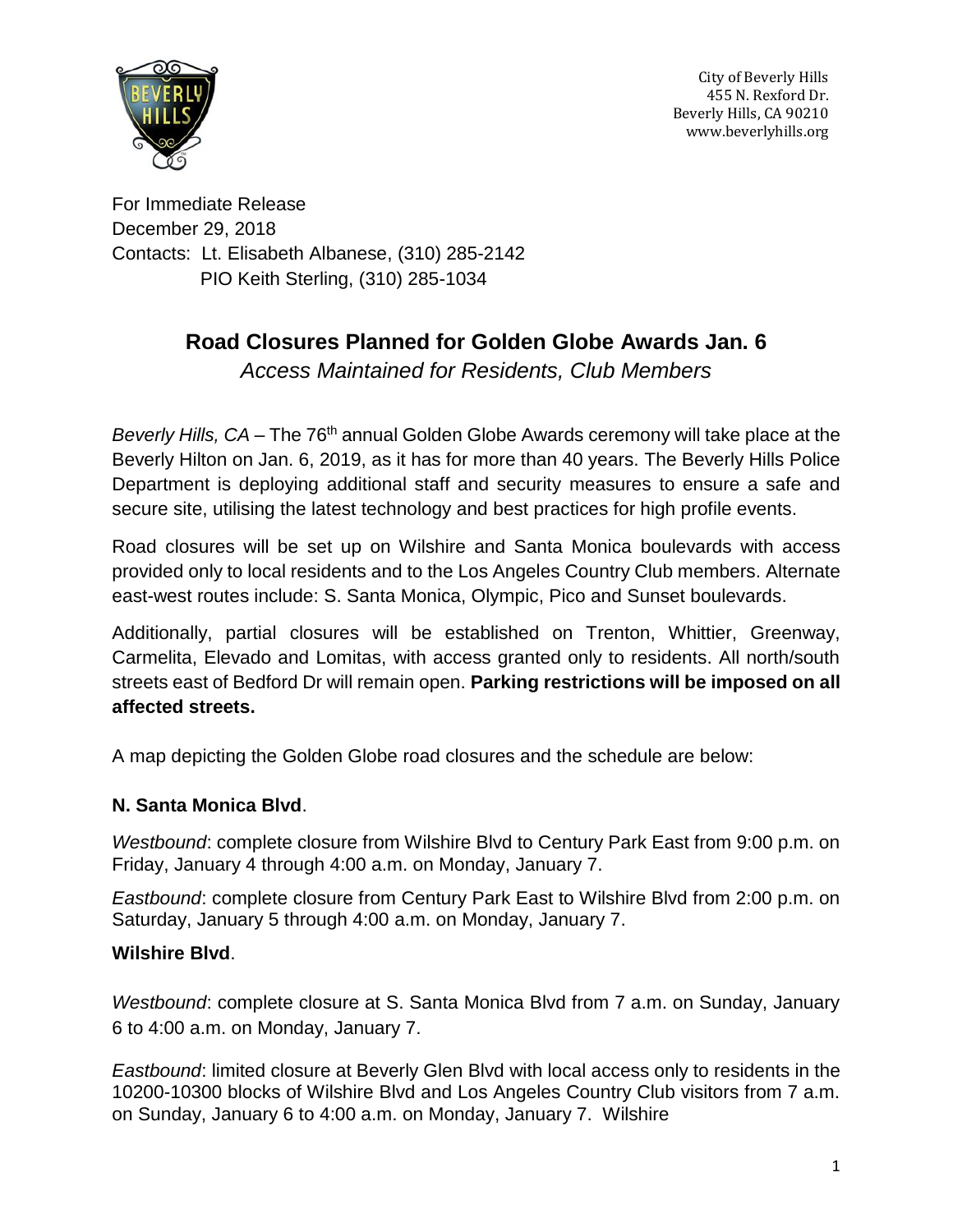

Blvd will be completely closed to all other through traffic between the Country Club and S. Santa Monica Blvd.

#### **Whittier Dr.**

*North/South*: limited closure from Wilshire Blvd to Sunset Blvd with local access to residents only from 7:00 a.m. on Sunday, January 6 through 1:00 a.m. on Monday, January 7.

*Alternate Routes*: All north/south streets east of Bedford Dr will remain open.

#### **Trenton Dr.**

*North/South*: limited closure from Wilshire Blvd to Whittier Dr with local access to residents only from 7:00 a.m. on Sunday, January 6 through 1:00 a.m. on Monday, January 7.

#### **Carmelita/Elevado/Lomitas Ave.**

*Westbound*: limited closure at Walden Dr with local access to residents only from 7:00 a.m. on Sunday, January 6 through 1:00 a.m. on Monday, January 7.

#### **Greenway**

*North/South*: limited closure from Sunset Blvd to Whittier Dr with local access to residents only from 7:00 a.m. on Sunday, January 6 through 1:00 a.m. on Monday, January 7.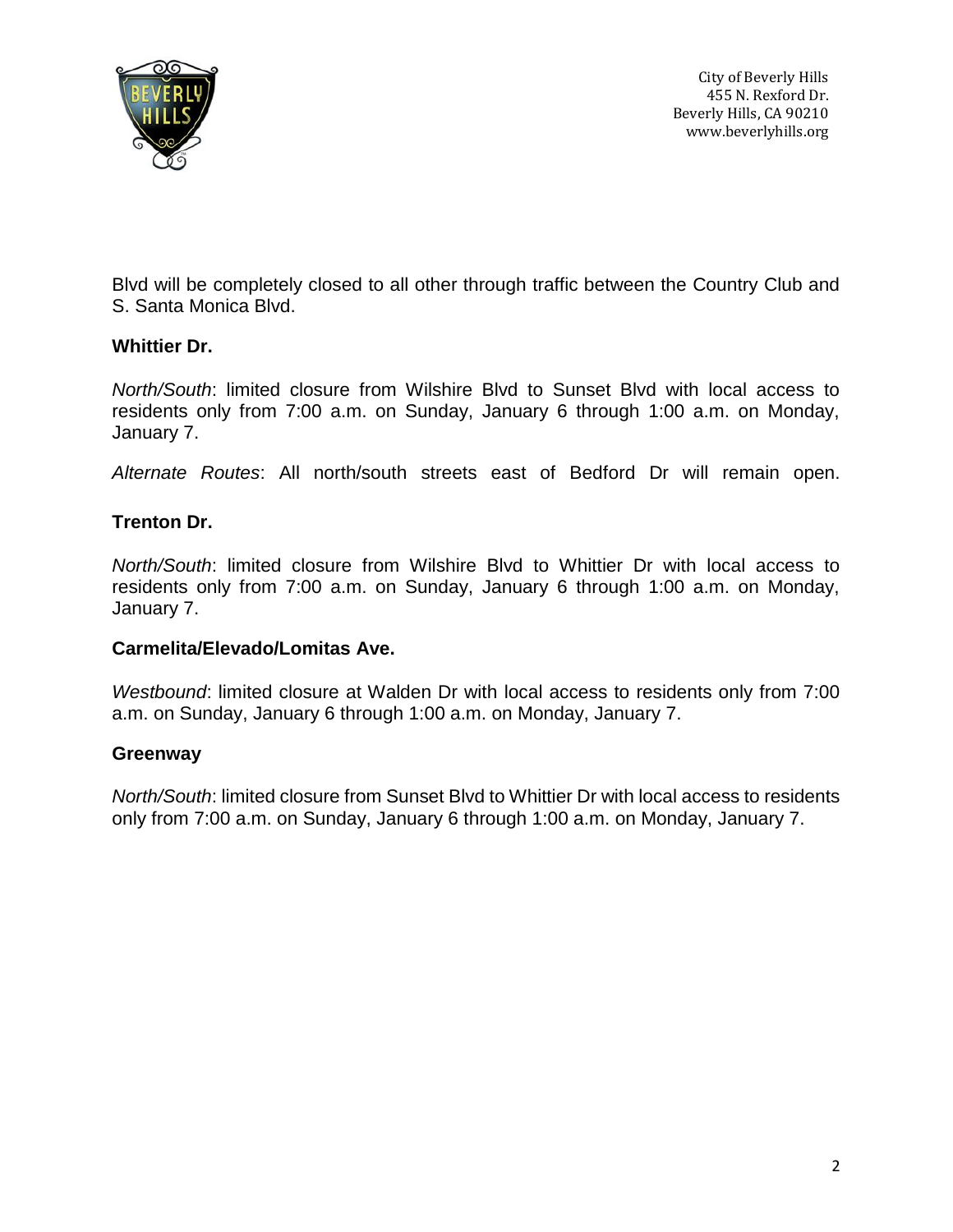



# **Parking Restrictions:**

Parking will be completely restricted (no exceptions) on Sunday, January 6, from 6:00 a.m. to midnight on the following streets:

- Whittier Dr: Wilshire Blvd to Sunset Blvd
- Greenway Dr: Sunset Blvd to Whittier Dr

Parking will be restricted to resident vehicles with a permit or exemption code on Sunday, January 6, from 6:00 a.m. to midnight on the following streets:

- Carmelita Ave: Wilshire Blvd to Walden Dr
- Lomitas Ave: Whittier Dr to Walden Dr
- Elevado Ave: Wilshire Blvd to Walden Dr
- Trenton Dr: Whittier Dr to Wilshire Blvd
- Walden Dr: Santa Monica Blvd to Whittier Dr